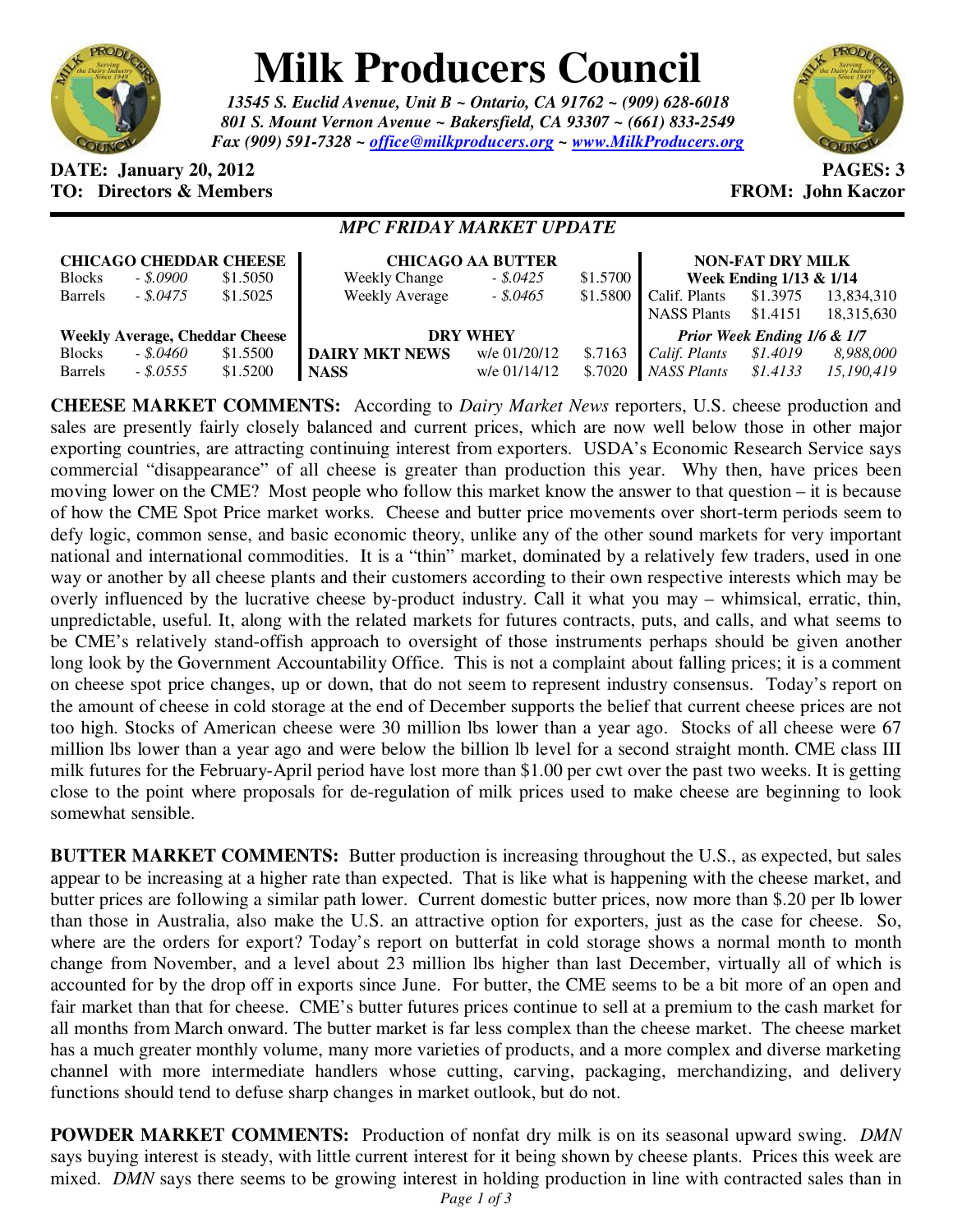letting inventories grow. If so, the extra milk may go into milk protein concentrates which are very useful products and not price-reportable. *DMN* also noted somewhat lower SMP prices reported by European producers, about \$.03 per lb lower than the NASS price reported today. A recent "tender" won by Europe may explain the low price there and should absorb much of any surplus that has developed. Fonterra's SMP prices for low and medium heat products in this week's global auction, for deliveries in March, averaged \$1.55 per lb, \$.059 per lb higher than two weeks ago. Sales of buttermilk powder are slow in all regions; it is a slow period and buyers tell *DMN* they are closely watching for possible direction from the NFDM market.

**WHEY PRODUCTS MARKET COMMENTS:** The market for dry whey appears to be stretched well beyond reason. The current price reported to NASS is \$.7020 per lb, which is close to the West's "mostly" average for this week, at \$.7163 per lb (an increase of \$.01 for the week). The price reported f.o.b. ports in Europe is not far behind, with the high end of the range resting at \$.68 per lb. However, CME's futures prices for February, which closed today at \$.7075 per lb, falls to \$.5950 in May and to \$.4900 per lb in September. What do those traders see? The market for dry whey continues to be tight. For whey protein concentrate-34, high prices and, in some locations, limited availability continues to stress the market. Lower cheese production is contributing to the tight market for both products.

**\*\*\*** 

## **FRED DOUMA'S PRICE PROJECTIONS…**

| Jan $20$ Est:     |  | Quota cwt. \$17.31 Overbase cwt. \$15.61 Cls. 4a cwt. \$16.40 Cls. 4b cwt. \$14.23 |  |
|-------------------|--|------------------------------------------------------------------------------------|--|
| <b>Last Week:</b> |  | Quota cwt. \$17.43 Overbase cwt. \$15.73 Cls. 4a cwt. \$16.44 Cls. 4b cwt. \$14.46 |  |

**\*\*\*** 

**UPDATE ON THE "CALIFORNIA DISCOUNT" GIVEN TO OUR STATE'S CHEESE MAKERS, COURTESY OF THE CALIFORNIA DEPARTMENT OF AGRICULTURE:** *(By Rob Vandenheuvel)* Not to sound like a broken record, but with cheese prices continuing to fall and dry whey prices continuing to rise, the government-created "California discount" on milk that our State's cheese makers are enjoying continues to outrage California's dairy farmers.

Below is a chart of how our California Class 4b formula – which sets the minimum price our State's cheese manufacturers must pay for the milk they buy – has fared in recent months against the comparable Federal Order Class III formula that applies to Federal Order cheese manufacturers. *(Reminder: The California Department of Food and Agriculture (CDFA) implemented a revised Class 4b on September 1, 2011; if not for those modifications, the Class 4b price in each of the months below would have been even lower!)*

|                                       | <b>September</b><br>2011 | October<br>2011 | <b>November</b><br>2011 | <b>December</b><br>2011 | <b>January</b><br>$2012*$ |
|---------------------------------------|--------------------------|-----------------|-------------------------|-------------------------|---------------------------|
| California Class 4b minimum price     | \$16.33                  | \$15.78         | \$17.19                 | \$15.14                 | \$14.23                   |
| Federal Order Class III minimum price | \$19.07                  | \$18.03         | \$19.07                 | \$18.17                 | \$16.96                   |
| Difference                            | $(\$2.74)$               | $(\$2.25)$      | (\$1.88)                | $(\$3.03)$              | $(\$2.73)$                |

 *\* January's prices are a projection given the CME and NASS prices that have been reported through today.* 

As we've noted in recent issues, the differences in the last row of the table represent **tens of millions of dollars PER MONTH** in a "California discount" enjoyed by our State's cheese manufacturers. Question for CDFA: **How can you look at these figures and argue with a straight face that our Class 4b minimum price is in any kind of a "reasonable and sound economic relationship with the national value of manufactured milk products," as required by California law? And what are you hoping will change between now and mid-2012 when you've said you'll "review this issue" and determine if a change is needed?**

**This is an outrageous fleecing of our State's hard-working dairy farmers, and MPC, along with other industry leaders in California, must continue to shout it from the mountaintops and seek out solutions until this despicable injustice is fixed.**